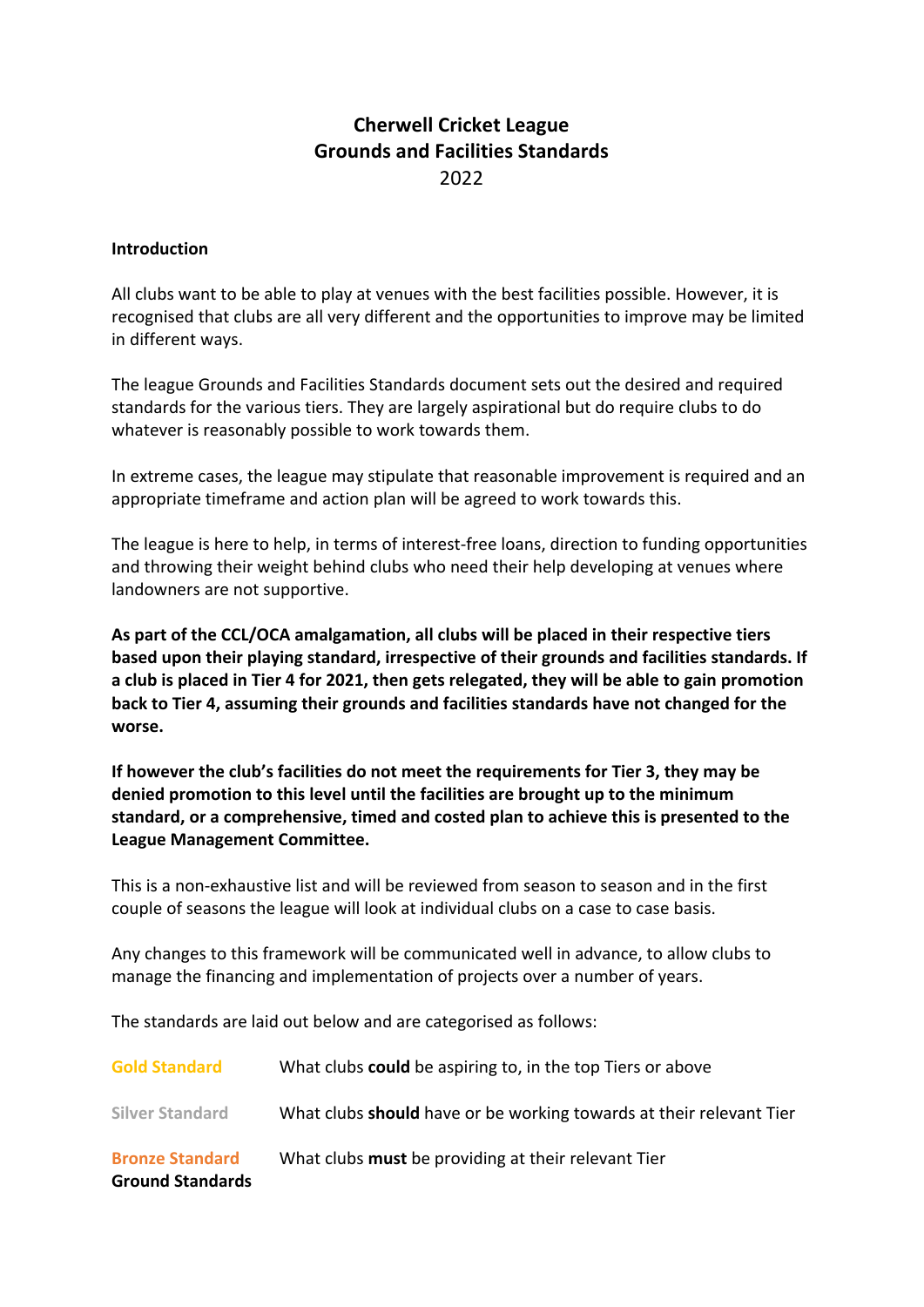| <b>Category</b>      | <b>Criteria</b>                                       | $1 - 3$                    | $4 - 5$                      | $6-7$         | 8             |
|----------------------|-------------------------------------------------------|----------------------------|------------------------------|---------------|---------------|
| <b>Pitch</b>         | Able to support games of given no. of overs           | 100                        | 100                          | 90            | 80            |
|                      | True, safe and predictable bounce                     | <b>Must</b>                | <b>Must</b>                  | <b>Should</b> | <b>Should</b> |
|                      | Predictable bounce & carry throughout the match       | <b>Must</b>                | <b>Must</b>                  | <b>Should</b> | <b>Should</b> |
|                      | No excessive spin or movement off the seam            | <b>Must</b>                | <b>Must</b>                  | <b>Should</b> | <b>Should</b> |
|                      | Correctly marked, including wide lines in dark paint  | <b>Must</b>                | <b>Must</b>                  | <b>Must</b>   | <b>Must</b>   |
|                      | Swept and remarked between innings                    | <b>Must</b>                | <b>Must</b>                  | <b>Should</b> | <b>Should</b> |
|                      | Well maintained and in good condition                 | <b>Must</b>                | <b>Must</b>                  | <b>Must</b>   | <b>Must</b>   |
| <b>Square</b>        | Cut before each match                                 | <b>Must</b>                | <b>Must</b>                  | <b>Must</b>   | <b>Must</b>   |
|                      | Previously used wickets made good/safe                | <b>Must</b>                | <b>Must</b>                  | <b>Must</b>   | <b>Must</b>   |
|                      |                                                       |                            |                              |               |               |
| <b>Outfield</b>      | Well maintained                                       | <b>Must</b>                | <b>Must</b>                  | <b>Must</b>   | <b>Must</b>   |
|                      | Well drained                                          | <b>Should</b>              | <b>Should</b>                | <b>Should</b> | <b>Should</b> |
|                      | Closely mown with no noticeable grass cuttings        | <b>Must</b>                | <b>Must</b>                  | <b>Should</b> | <b>Should</b> |
|                      | No holes*, ruts or other hazards. (*must be filled)   | <b>Must</b>                | <b>Must</b>                  | <b>Must</b>   | <b>Must</b>   |
| <b>Boundary</b>      | Clearly marked (line or rope) & markers every 20 yds  | <b>Must</b>                | <b>Must</b>                  | <b>Must</b>   | <b>Must</b>   |
|                      | Minimum 45 yards (measured as per 30 yd circle)       | <b>Must</b>                | <b>Should</b>                | <b>Could</b>  | <b>Could</b>  |
| <b>Sight Screens</b> | No. of screens provided at both ends of the ground    | $\overline{2}$             | $\overline{\mathbf{2}}$      | $\mathbf{1}$  | 1             |
|                      | Suitable size, good condition and easy to move        | <b>Must</b>                | <b>Must</b>                  | <b>Must</b>   | <b>Should</b> |
|                      | Positioned before start of play                       | <b>Must</b>                | <b>Must</b>                  | <b>Must</b>   | <b>Must</b>   |
|                      | Completely outside the boundary (movable rope)        | <b>Must</b>                | <b>Must</b>                  | <b>Must</b>   | <b>Must</b>   |
|                      |                                                       |                            |                              |               |               |
| <b>Scoring Area</b>  | Type of dedicated area, protected from elements       | <b>Must</b>                | <b>Must</b>                  | <b>Should</b> | <b>Should</b> |
| • Score Box          | Clean, tidy and adequate for purpose                  | <b>Must</b>                | <b>Must</b>                  | <b>Must</b>   | <b>Must</b>   |
| • Gazebo             | Good communication between umpires & scorers          | <b>Must</b>                | <b>Must</b>                  | <b>Must</b>   | <b>Must</b>   |
| • Indoor area        | Displays all the required information                 | <b>Must</b>                | <b>Must</b>                  | <b>Must</b>   | <b>Must</b>   |
| $\bullet$ etc.       | Displays Duckworth/Lewis par score                    | <b>Must</b>                | <b>Should</b>                | <b>Should</b> | <b>Could</b>  |
|                      | Manual - numbers accessible and in working order      | <b>Must</b>                | <b>Must</b>                  | <b>Must</b>   | <b>Must</b>   |
|                      | Electronic - operating instructions readily available | <b>Must</b>                | <b>Must</b>                  | <b>Must</b>   | <b>Must</b>   |
|                      | Electricity available                                 | <b>Must</b>                | <b>Must</b>                  | <b>Should</b> | <b>Should</b> |
|                      | WiFi available                                        | <b>Must</b>                | <b>Should</b>                | <b>Should</b> | <b>Should</b> |
|                      | Visible from pavilion / players viewing area          | <b>Must</b>                | <b>Must</b>                  | <b>Must</b>   | <b>Must</b>   |
| <b>Covers</b>        | Adequate covers available to cover pitch              | <b>Dome</b>                | <b>Dome</b>                  | <b>Sheet</b>  | <b>Sheet</b>  |
|                      | Adequate covers available to bowler run-ups           | <b>Must</b>                | <b>Should</b>                | <b>Should</b> | <b>Could</b>  |
|                      | Sawdust / towels available                            | <b>Must</b>                | <b>Must</b>                  | <b>Must</b>   | <b>Must</b>   |
|                      | Mop up machine in good condition available            | <b>Should</b>              | <b>Should</b>                | <b>Should</b> | <b>Should</b> |
|                      | Creases re-marked at rain intervals if requested      | <b>Should</b>              | <b>Should</b>                | <b>Should</b> | <b>Should</b> |
| <b>Rollers</b>       | Roller available for use during match                 | <b>Should</b>              | <b>Should</b>                | <b>Should</b> | <b>Should</b> |
|                      | Light and heavy rollers available                     | <b>Should</b>              | <b>Should</b>                | <b>Should</b> | <b>Should</b> |
|                      |                                                       |                            |                              |               |               |
| <b>Surrounds</b>     | Well maintained                                       | <b>Should</b>              | <b>Should</b>                | <b>Should</b> | <b>Should</b> |
|                      | Ground clearly signed                                 | <b>Should</b>              | <b>Should</b>                | <b>Should</b> | <b>Should</b> |
|                      | Seating for spectators in good condition              | <b>Should</b>              | <b>Should</b>                | <b>Should</b> | <b>Should</b> |
| <b>Car Parking</b>   | Adequate on site or very nearby parking available     | <b>Should</b>              | <b>Should</b>                | <b>Should</b> | <b>Should</b> |
|                      | Car park and approaches in good condition             | <b>Should</b>              | <b>Should</b>                | <b>Should</b> | <b>Should</b> |
|                      | Net available for each side before the match          |                            |                              | <b>Could</b>  | <b>Could</b>  |
| <b>Nets</b>          | Nets regularly maintained and safe                    | <b>Must</b><br><b>Must</b> | <b>Should</b><br><b>Must</b> | <b>Must</b>   | <b>Must</b>   |
|                      |                                                       |                            |                              |               |               |

**Facility Standards**